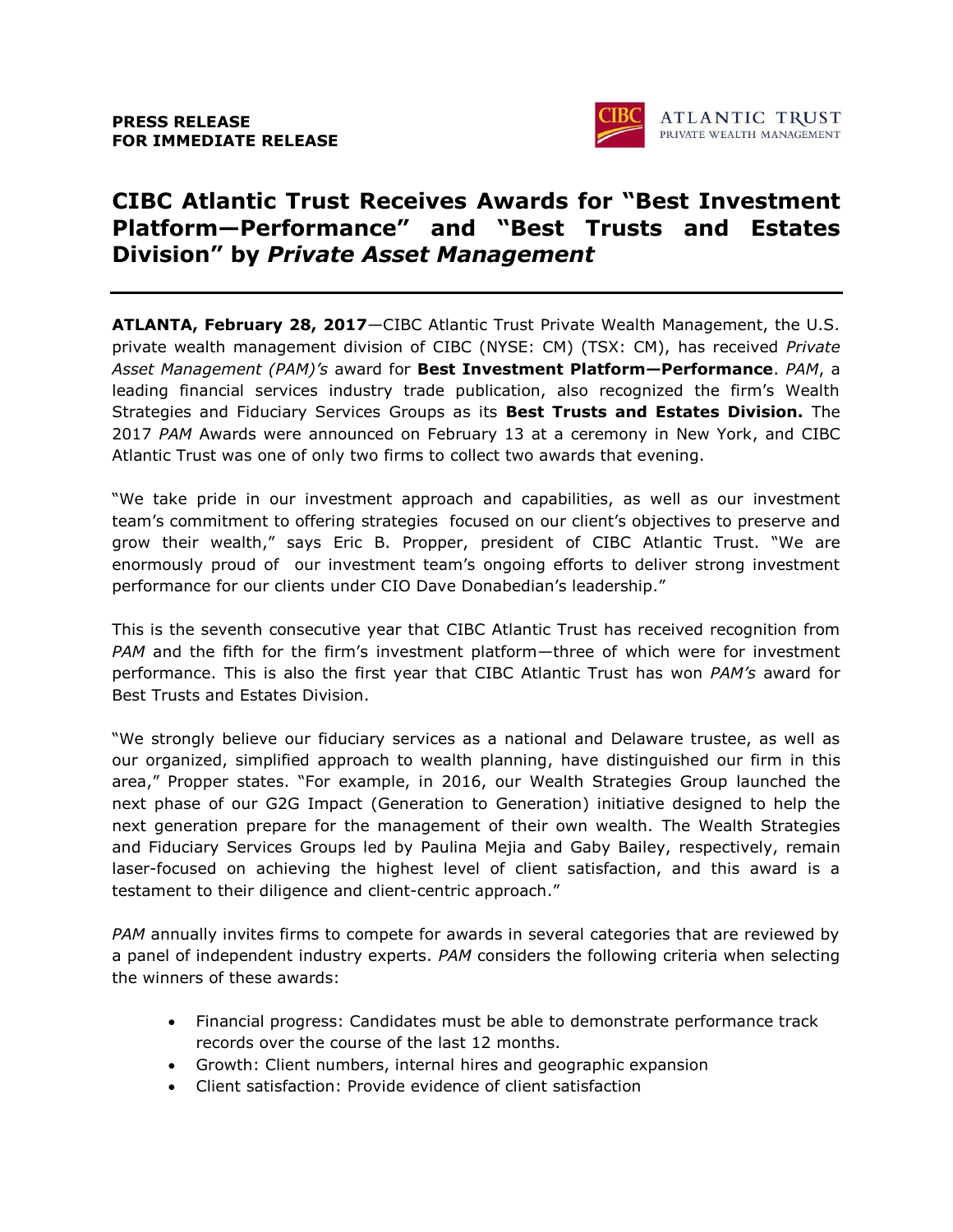Product innovation: Details of new services and products launched over the course of the year prior to the year the award is given.

The publication launched its awards program in 2011 and CIBC Atlantic Trust has been recognized each year. In addition to being named **Best Private Wealth Manager Overall** in 2016, CIBC Atlantic Trust has received awards for **50 Most Influential Women in Private Wealth—Gabrielle Bailey** in 2016, **Best Multi-Family Office—Overall—New Product** and **50 Most Influential Women in Private Wealth—Linda Beerman** in 2015, **Best Multi-Family Office: Client Service** and **Best Private Wealth Manager—New Product** in 2014, **Best Wealth Manager: Long-Term Performance** in 2013, **Best Private Client Investment Platform—Performance** in 2012, and **Best Wealth Manager in Overall Client Service** in 2011.

## **About CIBC Atlantic Trust Private Wealth Management**

CIBC Atlantic Trust Private Wealth Management is one of the nation's leading private wealth management firms, offering integrated wealth management for high net worth individuals, families, foundations and endowments. The firm considers clients' financial, trust, estate planning and philanthropic needs in developing customized asset allocation and investment management strategies. Experienced professionals deliver a broad range of solutions, including proprietary investment offerings and a robust open architecture platform of traditional and alternative managers. The firm has achieved 39 straight quarters of growth coming from clients adding assets to their existing accounts and from new business. CIBC Atlantic Trust operates in 14 full-service locations throughout the U.S., with \$29.1 billion in assets under management as of Dec. 31, 2016. For more information, visit [www.cibcatlantictrust.com.](http://www.cibcatlantictrust.com/)

### **About CIBC**

CIBC is a leading Canadian-based global financial institution. Through our Retail and Business Banking, Wealth Management and Capital Markets businesses, CIBC provides a full range of financial products to individual, small business, commercial, corporate and institutional clients in Canada and around the world. CIBC acquired CIBC Atlantic Trust, a premier U.S. private wealth management firm, in January 2014. You can find other news releases and information about CIBC in our Media Centre on our corporate website at [www.cibc.com.](http://www.cibc.com/)

###

### **For more information, contact:**

Media inquiries: Caroline Van Hasselt, Director, External Communications and Media Relations, CIBC (416) 784-6699, [caroline.vanhasselt@cibc.com,](mailto:Caroline.VanHasselt@cibc.com) or Carolyn Donnelly, Director of Marketing, CIBC Atlantic Trust, (404) 881-3417, [cdonnelly@cibcatlantictrust.com.](mailto:cdonnelly@cibcatlantictrust.com)

### **Disclosure**

These awards and recognitions may name Atlantic Trust, which is now called CIBC Atlantic Trust Private Wealth Management.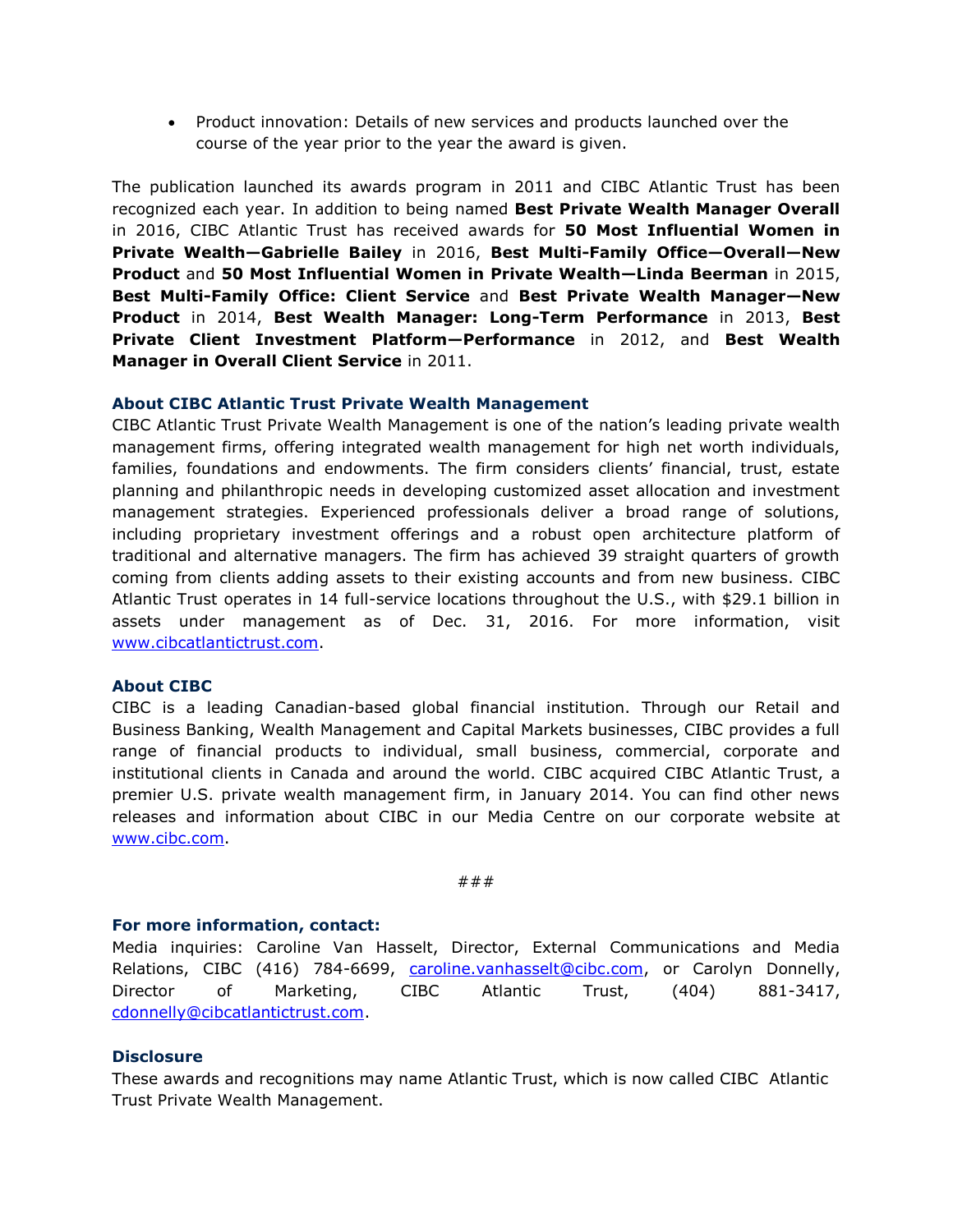Any reference to a ranking, a rating or an award provides no guarantee of future performance results, and is not necessarily indicative of any particular client's experience and is not constant over time.

In 2016, eight firms were shortlisted for the "Best Private Wealth Manager—Overall" award, and CIBC Atlantic Trust was the only firm selected for the award.

In 2015, the detailed information provided by CIBC Atlantic Trust for the "Best Multi-Family Office—Overall—New Product" award included information on the AT Income Opportunities Fund that CIBC Atlantic Trust launched in 2014. Seven firms were shortlisted for this award, and CIBC Atlantic Trust was the only one to win.

In 2014, CIBC Atlantic Trust was selected by PAM for the award of "Best Private Wealth Manager – New Product." The detailed information provided by CIBC Atlantic Trust for the award included information on a mutual fund that CIBC Atlantic Trust launched in 2013. Three firms were shortlisted for this award and CIBC Atlantic Trust was the only firm selected for the recognition. In 2014, CIBC Atlantic Trust was selected by PAM for the award of "Best Multi-Family Office – Client Service – Over \$2.5 Billion." The detailed information provided by CIBC Atlantic Trust for the award included information on both internal and external strategies. Five firms were shortlisted for this award and CIBC Atlantic Trust was the only firm selected for the recognition.

In 2013, CIBC Atlantic Trust was selected by PAM for the award of "Best Wealth Manager: Long-Term Performance (3 years). The detailed information provided by CIBC Atlantic Trust for the award included information on both internal and external strategies. Of the six firms shortlisted by PAM in this category, CIBC Atlantic Trust was the only firm selected for the award.

In 2012, CIBC Atlantic Trust was selected by PAM for the award of "Best Private Client Investment Platform—Performance" based on information provided by CIBC Atlantic Trust. Ten firms entered the category for this award and four firms were shortlisted, of which CIBC Atlantic Trust was the only firm selected for the award. In response to PAM's question about "how [we] have developed our [investment] offering in 2011" regarding "product innovation, performance and how [we] dealt with the challenges of the last year," CIBC Atlantic Trust provided an overview of our investment approach and recent asset allocation recommendations, as well as highlights of proprietary performance. CIBC Atlantic Trust provided detailed performance information for the CIBC Atlantic Trust Disciplined Equity Strategy. CIBC Atlantic Trust did not provide detailed performance information with respect to the more than 50 other proprietary and externally managed strategies available on our platform. Thus, the reference to "investment platform—performance" in the award should not be misconstrued as suggesting that PAM conducted a comprehensive review of all of the strategies on our platform.

In 2011, of the five firms shortlisted by PAM for the "Best Private Wealth Manager in Overall Client Service" rating, CIBC Atlantic Trust was the only firm selected for the award.